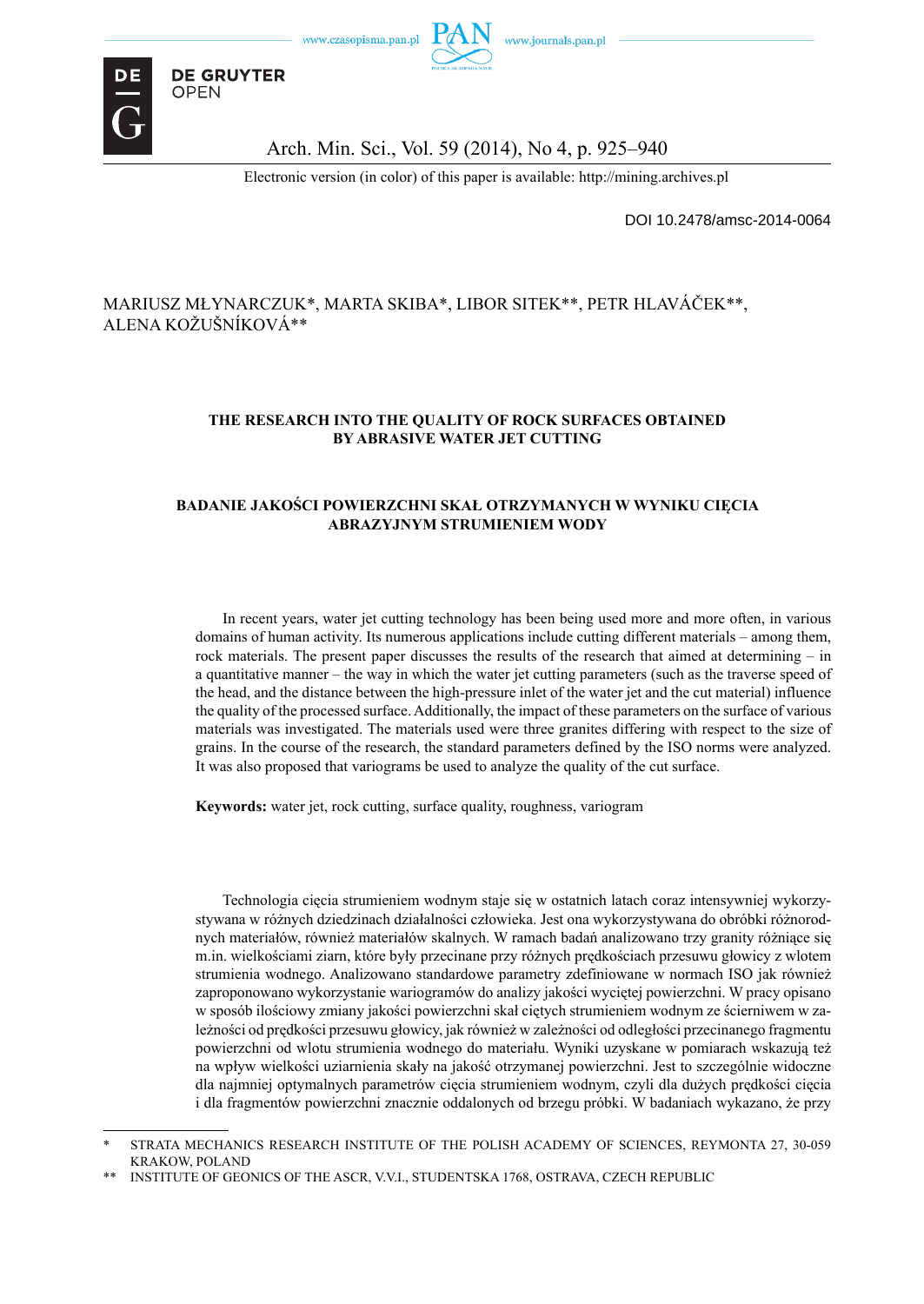

optymalnie dobranych parametrach obróbki wpływ wielkości ziarn na jakość powierzchni jest niewielki, a niekiedy nawet pomijalny.

W pracy opisano również możliwość zastosowania funkcji madogramu do analizy jakości obrabianej powierzchni. Przy wykorzystaniu tej funkcji można nie tylko potwierdzić rezultaty otrzymane na bazie parametrów zdefiniowanych w ISO, ale otrzymuje się bardziej dogłębny obraz ukształtowania badanej powierzchni.

**Słowa kluczowe:** cięcie strugą wodną, cięcie skał, jakość powierzchni, chropowatość, wariogram

## **1. Introduction**

The demand for natural stones has been increasing, as they are commonly used as urban and interior decorations, as well as in product design. Due to that, there is a need for technological improvement in the field of stone exploitation and processing, so that the higher demand for stones of better quality can be satisfied. However, the traditional methods of stone quarrying and processing are often not sufficient. For instance, the granite sector is still characterized by the extensive use of explosive splitting, flame slotting and wedge shearing, which leads to considerable inaccuracy of block faces and damages the integrity of a stone to a significant depth (Foldyna et al., 2004). Therefore**,** it is necessary to develop new technological processes and methods of stone quarrying, as well as of the final processing of stone products**,** in order to combine technological advantages with economic profits and**,** finally, to satisfy stricter requirements concerning the minimization of the impact of this technology on the natural environment.

As far as cutting of decorative stones is concerned, one very important aspect is the quality of their surfaces (Carrino et al., 2000; Özçelik et al., 2011). Linear cutting of blocks and slabs of decorative stones does not cause any problems and, at a sufficient rate, it can be performed with various types of saws equipped with diamond segments (disks, chains, belts, etc.), or with different types of gangsaw machines. The technology of the abrasive water jet is a progressive one, as it makes it possible to cut shapes and ornaments in rocks without any thermal or mechanical impact on the material in the area of the cut. With appropriate settings of technological parameters (water pressure, the diameter of the water nozzle, cutting rate, the number and type of abrasives, the size of grains of the abrasives, etc.), this technology can produce cut surfaces of a very high quality (e.g. Agus et al., 1995, Özçelik et al., 2013).

The focus of the paper is how the parameters applied in water jet cutting influence the quality of the obtained rock surface. The research material encompassed three granite types, differing with respect to the size of grains. The rocks in question were cut with a water jet, with seven different traverse speeds of the head. Subsequently, on the cut surfaces, seven profiles placed at various distances from the sample edges were reproduced. This was done with an optical profilometer. This data constituted a basis for the research proper. The latter involved the analysis of the standard parameters defined by the ISO norms. It was also proposed that variograms be used to analyze the quality of the cut surface.

## **2. Processing stones with the high-speed water jet**

Over the past few years, the technology of the high-speed water jet has increased in popularity. In particular, it has been used for cutting various materials and for surface cleaning. It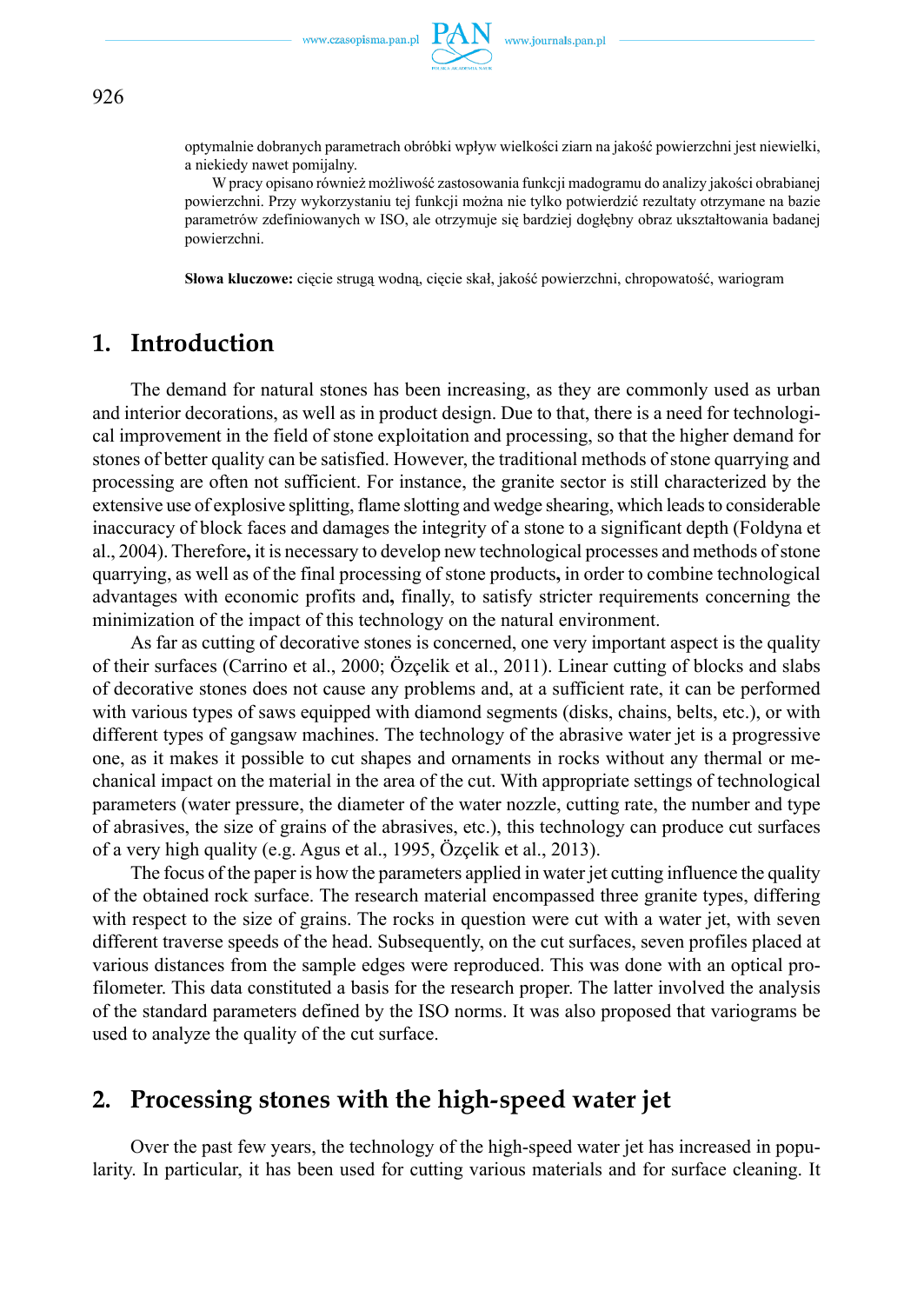

has also been applied to remove damaged surface layers of concretes during repairs of building structures (Nilsson, 2009), as well as in excavating rock blocks (Hood, 1993) and processes involving milling materials to obtain micron-sized and submicron-sized fractions (Sitek et al., 2011). Applications of water jets have been thoroughly researched in medical science (Shekarriz et al., 1999), as well as in many other disciplines.

The principle of material disintegration with the high-speed water jet is based on the transmission of large amounts of energy from the jet onto an extremely small area of the material being cut. The material is disintegrated when the jet sprays the material, which brings about some complex physical processes, such as erosion, shearing, failure under rapidly changing localized stress fields, or micromashining effects – depending on the specific properties of the material being disintegrated (see e.g. Hood et al., 1990; Kim & Labus, 1995; Hashish, 1995; Momber 2005). Momber (2001) stated that the removal of a brittle, tension-softening material by a high-speed water jet is predominantly a mechanical fracture process. He noted that this had been verified for rocks and cement-based composites.

At present, there are numerous commercial high-pressure systems available on the market. Some of them generate pressures up to 700 MPa, others deliver up to hundreds of liters of water per minute. Some basic types of water jets are shown in Figure 1. Plain water jets (Fig. 1a) are generated by changing the pressure energy of the water into kinetic energy. This is caused by the acceleration of the water flow within the nozzle.

The cutting capability of continuous water jets can be intensified when using the so-called abrasive water jet (i.e. the continuous water jet  $+$  an abrasive). There are two basic types of jets with abrasives: (i) abrasive water jets (AWJ) and (ii) abrasive slurry jets (ASJ). In the case of AWJ (Fig. 1b), abrasive particles are added into the jet downstream of the water nozzle orifice in the mixing chamber, and are subsequently focused and accelerated in the focusing tube. Pressures up to 420 MPa are commonly used to generate AWJ. In the case of ASJ (Fig. 1c), abrasive particles are mixed with water in the pressure vessel**,** and the abrasive jet is generated when the suspended matter exits the specially designed nozzle. ASJ is generated by pressures up to 250 MPa. Almandine garnet or olivine concentrates with the grain size of about 0.2 mm are commonly used as abrasive materials (Martinec et al., 2002). Abrasive water jet can be successfully applied to cut, drill, turn, mill, etc. difficult-to-machine materials**,** such as composites, structural ceramics, high-strength alloys, glass and rocks. At the moment, no material exists which cannot be cut by the abrasive water jet.

Abrasive jets have a very good potential - both for creating precise contour cuts in slabs of natural stones and for machining of ornamental stones. It has been proved that cutting of rock materials with the abrasive water jet does not influence their properties, contrary to the traditional technologies of cutting with diamond saw (see, for example, Konečný & Sitek, 1998). Similarly, Carrino et al. (2000, 2001, 2002) studied marble production (starting from slabs) by means of two alternative technologies: diamond milling and AWJ. They found that AWJ technology makes it possible to overcome the main limits of traditional mechanical process, e.g. machining of small areas (such as the product edges or small thickness slabs), by moving along curvilinear paths characterized by both a very small radius and width, and thus reproducing the designed profile more accurately than by means of the traditional technology. Moreover, they observed a decrease in machining costs by more than 50% when using AWJ.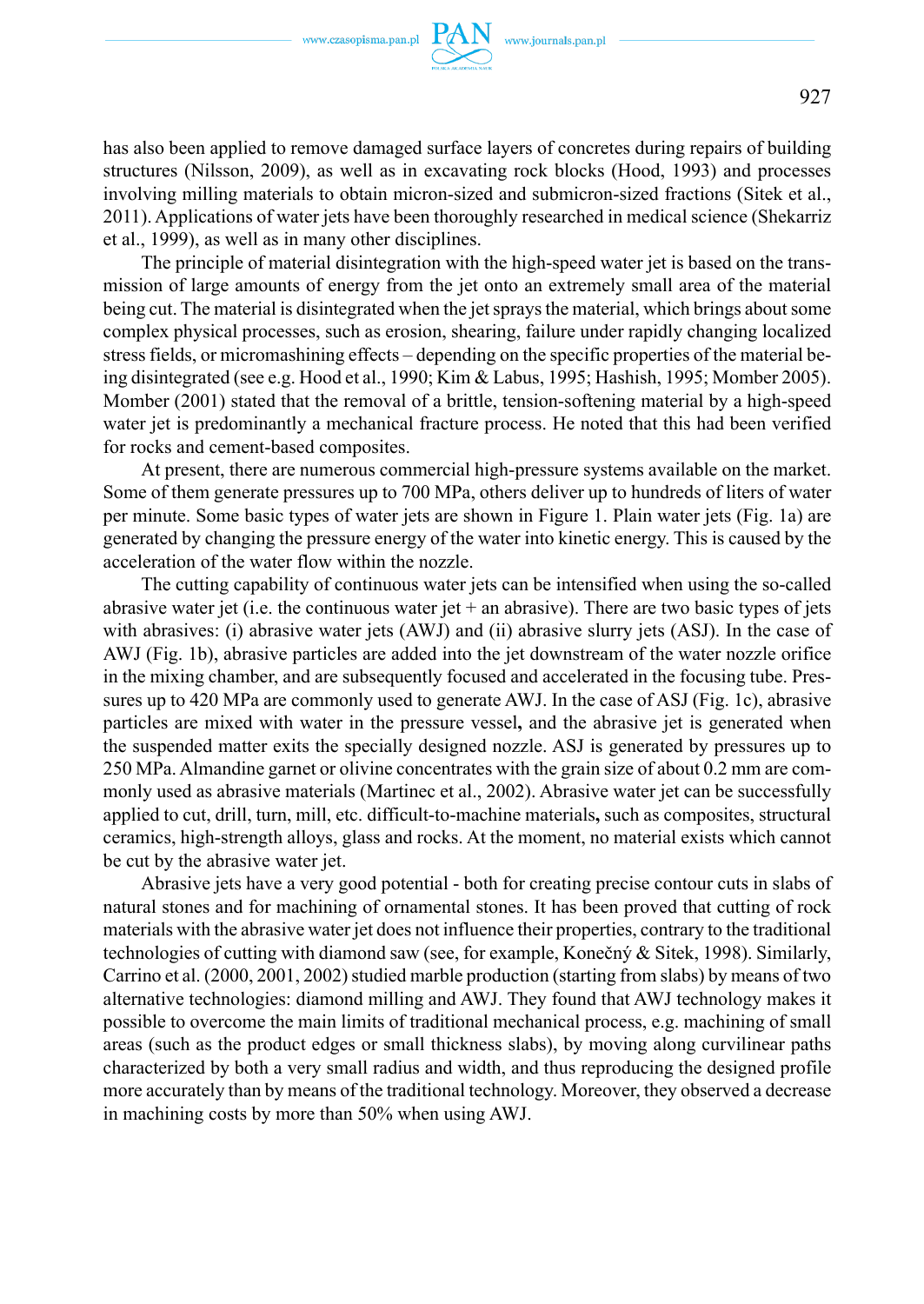



Fig. 1. Basic specification of high-speed water jets according to presence of abrasive

# **3. Research into the quality of the cut surface**

The quality of the surface of the materials being cut by high speed abrasive water jets can be influenced by the parameters involved, which can be set up in different ways. However, some of these parameters are more important than others (these include water pressure, cutting rate, and abrasive flow rate). The mechanical and physical parameters of a cutting material, especially with regard to its inner structure, affect the surface of a cut, too. It is well-known that all beams break up or diffract when moving from one environment to another. The same behaviour can be observed in the case of AWJ when the jet is operating on non-homogenous materials: it can diffract, break up, or, potentially, get reflected. A more compact texture of the cut surface can be expected in the case of more homogenous materials.

Only a few authors have been systematically studying the effects of inner structures of rock materials and material homogeneity on the quality of surfaces which were cut by AWJ. One of them are Miranda et al. (1993), who cut some pieces of the Portuguese marble using AWJ in order to check to what extent the roughness and porosity of the stone influenced the cut surface.

## **4. The material**

In our paper, we attempted to prove that abrasive water jet influences the quality of surfaces of granites with different sizes of grains. The granites used in the research were chosen specifically for their large variety of structures and composition, as well as for their frequent use in civil engineering. Three granites with different sizes of grains from various locations in the Czech Republic were selected:

- **Krásno granite** (Fig. 2a) [Krušné hory pluton Krásno quarry, aplitic granite, finegrained, feldspars altered, directionless structure, porosity 5.53%].
- **Žulová granite** (Fig. 2b) [Žulová pluton Nový Lom quarry; biotite granite, mediumgrained with xenomorphic grains with the exception of biotite (hypidiomorphic), directionless structure, porosity 2.78%],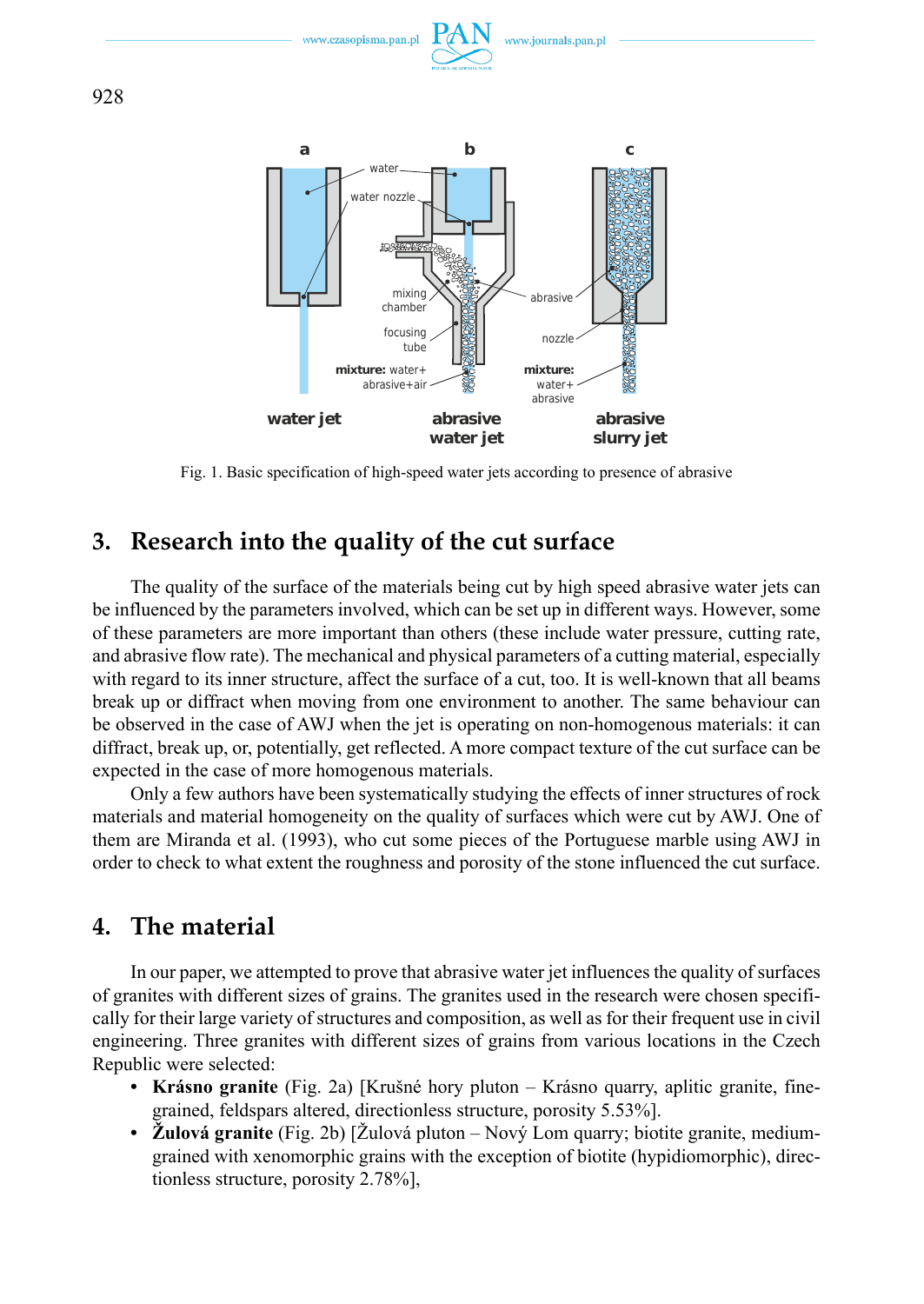





Fig. 2. Examples of rocks used in research (a) the fine-grained granite from Krásno, (b) the medium-grained granite from Žulová, (c) the coarse-grained granite from Liberec

**• Liberec granite** (Fig. 2c) [Krkonoše – Jizera pluton – Ruprechtice quarry; porphyric biotite granite, coarse-grained with the occurrence of feldspar phenocrysts up to 3 cm in size, directionless structure, porosity 3.25%].

Petrographic analysis and classification of the tested samples were determined according to Dudek et al. (1962), Hejtman (1977), Krist et al. (1985), and Kožušníková and Konečný (2011).

## **5. The experimental facility**

The experimental laboratory equipment consisted of a high-pressure water supply system and an XY-table which enables the water nozzle to traverse over test samples (Fig. 3). Granite slabs, approximately 32 mm thick, were prepared for subsequent cutting by abrasive water jet



Fig. 3. The water jet equipment used in the study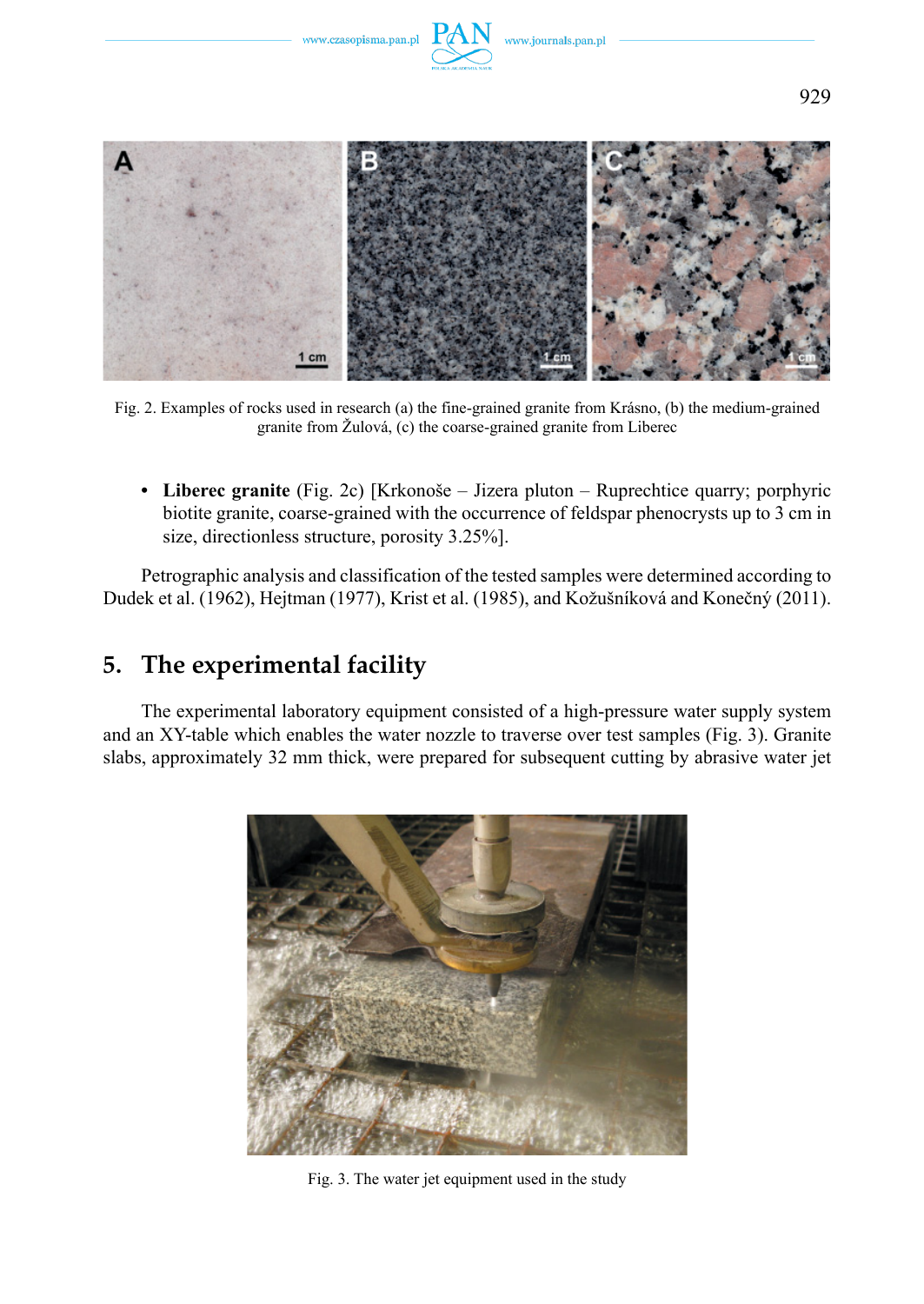www.journals.pan.pl



930

(Fig. 4). The samples were cut under constant cutting conditions. The only parameter which varied during individual cuts was the cutting speed. It was increased gradually to 100, 200, 300, 400, 500, 600, and 700 mm·min<sup>-1</sup>. The parameters of the abrasive water jet were as follows: nozzle diameter - 0.33 mm; water pressure in front of the nozzle – 400 MPa; stand-off distance measured from the exit of the focusing tube to the surface of the target material – 4 mm; diameter of the focusing tube – 1.02 mm; length of the focusing tube – 76.2 mm; angle of jet impingement into the material – 90°. The Australian garnet sand of the grain size of 80 MESH was used as an abrasive, and the abrasive mass flow rate was set constant at the value of 400 g·min<sup>-1</sup>.

After cutting, all cutting surfaces were scanned with the MicroProf FRT optical profilometer. The profiles of surfaces in 7 distances were measured from the top edge of the jet impingement into the material. The distances were: 0, 5, 10, 15, 20, 25, and 30 mm. For each profile, 10,000 measurement points spaced 4 μm apart were measured.



Fig. 4. Examples of surface samples cut at a speed of 700 mm·min<sup>-1</sup>. (a) the fine-grained granite from Krásno, (b) the medium-grained granite from Žulová, (c) the coarse-grained granite from Liberec. The height of the samples  $= c.a. 32$  mm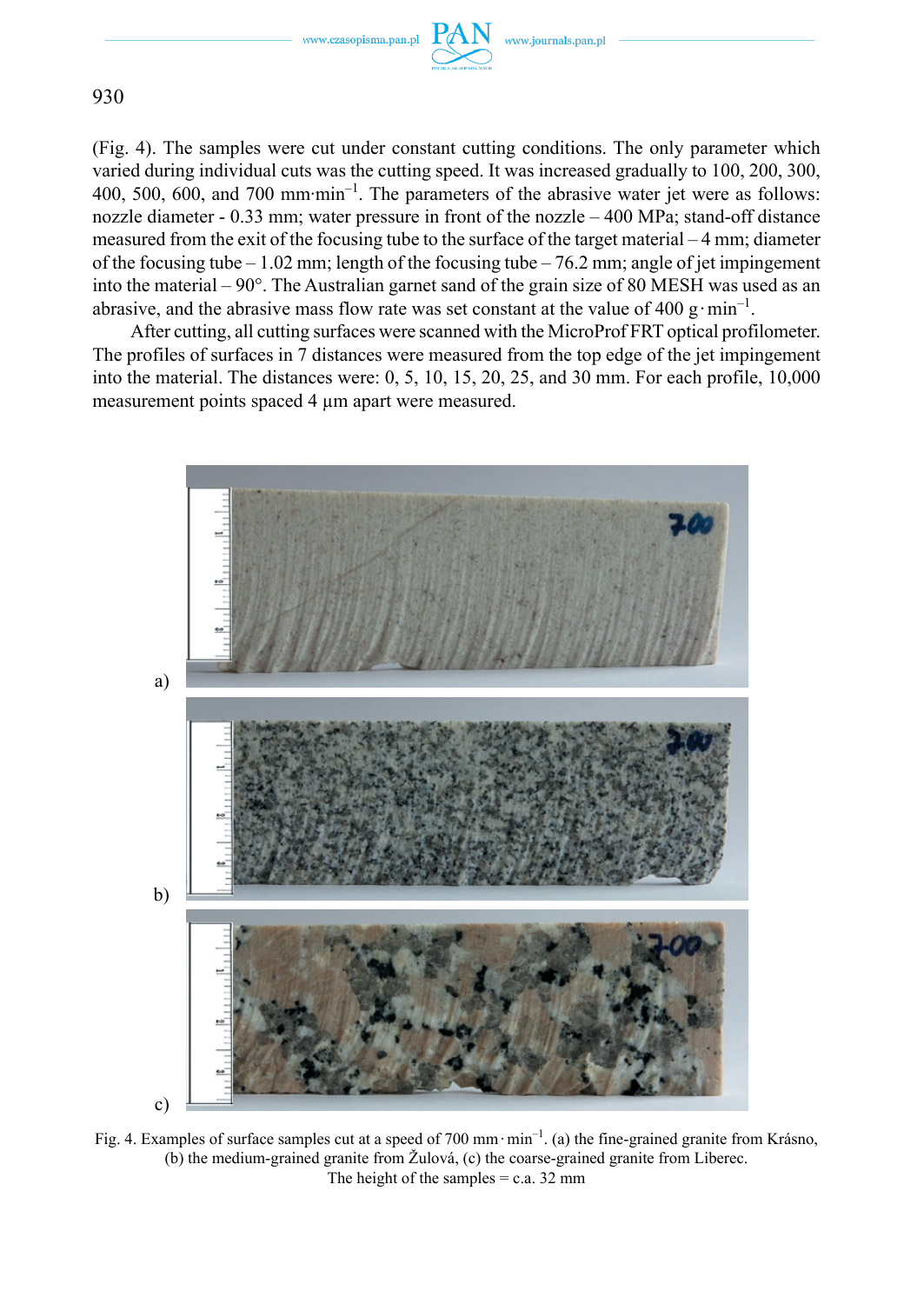### **6. Results and discussion**

### **6.1. Standard ISO parameters**

The standard approach to the analysis of the surface shape – such as the one specified in the ISO 4287 – is based on a quantitative description of profiles measured on this surface. When analyzing profiles, we need to take into account the fact that they are merely a digitized representation of the actual shape of a fracture. Thus, they depend on the measuring instrument that was used, as well as on the adopted measurement parameters. What is more, with standard profilometers, it is not possible to represent these fragments of the actual profile that are "concealed" by its other parts. An example of a normative parameter for surface description (and, in fact, the one that is most commonly used) is  $Pa - i.e.,$  the arithmetic mean of the ordinates of profile *Z* determined upon sampling length *l*.

$$
Pa = \frac{1}{l} \int_{0}^{l} |Z(x)| dx
$$
 (1)

In the ISO 4287, the *Pa* parameter is defined by means of integration performed along sampling length *l*. In practice, however, this integration is usually replaced by summation over a given number of measuring points.

The ISO 4287 differentiates between three definition types: one for the parameters calculated on the basis of the original profile (e.g.  $P_a$ ), one for the parameters calculated on the basis of the roughness profile (e.g. *Ra*), and one for the parameters calculated on the basis of the waviness profile (e.g.  $W_a$ ).

The definitions are identical; they differ only with respect to the type of the input data. The norm defines three types of filters that single out short-wave and long-wave components of the surface profile:  $l<sub>s</sub>$  – the profile filter that delineates the transition from roughness to components of even smaller lengths of waves occurring on the surface;  $l_c$  – the profile filter that delineates the transition from roughness to waviness; and  $l_f$  – the profile filter that delineates the transition from waviness to components of even larger lengths of waves occurring on the surface.

One of the most common problems encountered by the authors of papers on the issue of roughness is providing a proper definition of filter  $l_c$  – i.e., the profile filter that delineates the transition from roughness to waviness. Gurau et al. (2006) analyzed the impact that the scale of filtration has on the basic roughness parameters defined by ISO. Various authors propose various types of such filtration – e.g. using the Fourier transform (Hocheng & Hsieh, 2004), the wavelet method (Chen et al., 1999), or morphological filters (Młynarczuk, 2010). The measurements discussed in this chapter were carried out according to the guidelines specified in the ISO 11562, and with a 2.5 mm Gaussian filter.

The data obtained with a profilometer served as a basis for carrying out an analysis which, in turn, was based on the  $R_a$  and  $W_a$  parameters. Table 1 presents these parameters, which were calculated on the basis of measurements performed on 147 profiles measured on samples of three granites cut with an abrasive water jet  $-$  AWJ. In order to demonstrate the differences in the quality of the surface cut with AWJ – which occurred as the distance from the sample edge (i.e. from inlet of the water jet) was changing – two curves depicting the changes in parameters  $R_a$  and  $W_a$  for three investigated rocks and three cutting speeds were presented in Table 2. For the sake of clarity, the curves show just the extreme speed values (100 and 700 mm $\cdot$ min<sup>-1</sup>) and the median speed value (400 mm·min<sup>-1</sup>).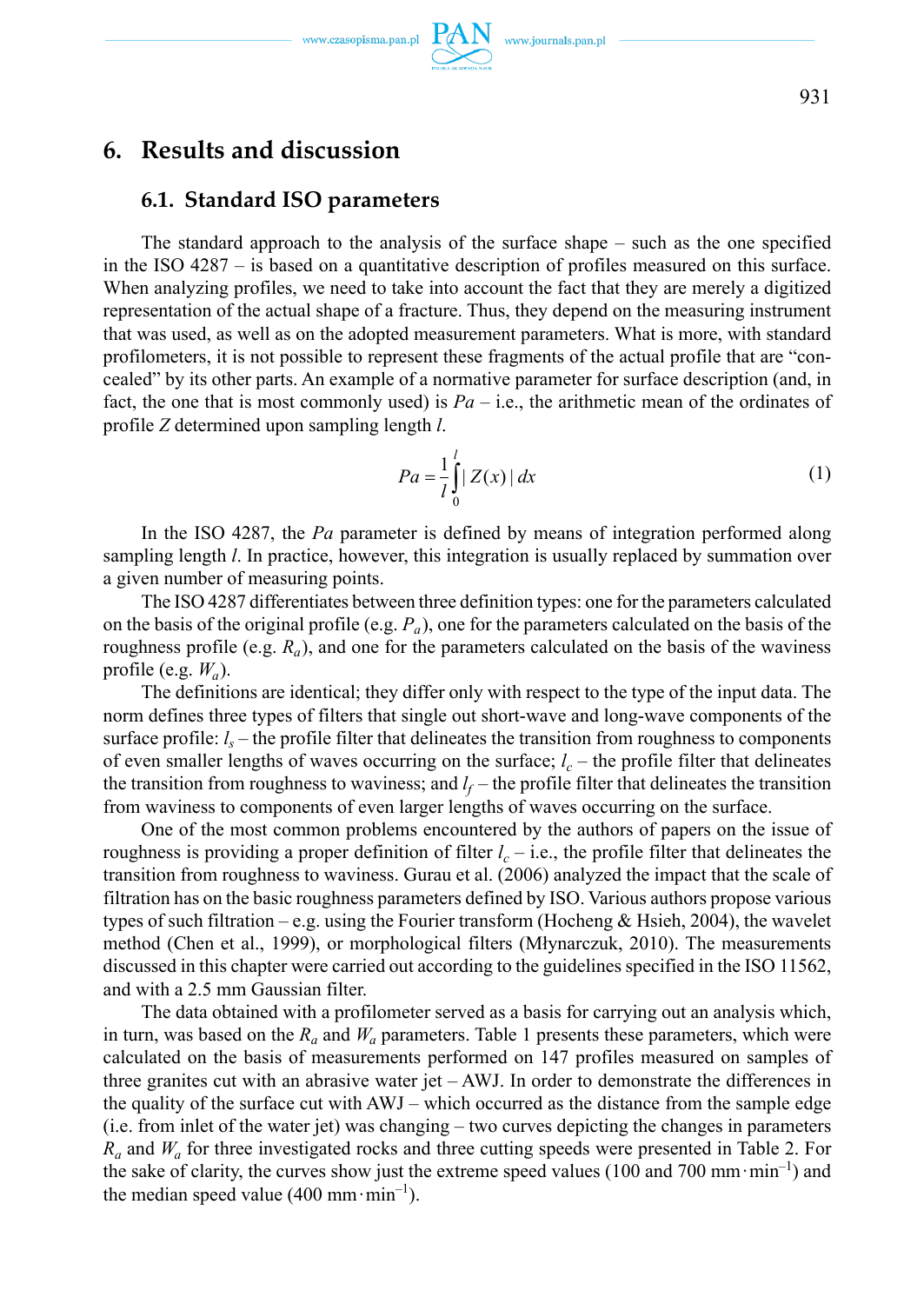$-$  www.czasopisma.pan.pl  $\underbrace{\text{PAN}}_{\text{mean automique}}$  www.journals.pan.pl  $-$ 

932

| Cutting              | Depth<br>[mm]    | Krásno    |                         | Žulová       |           | Liberec        |           |
|----------------------|------------------|-----------|-------------------------|--------------|-----------|----------------|-----------|
| speed                |                  | $R_a$     | $W_a$                   | $R_a$        | $W_a$     | $R_a$          | $W_a$     |
| $[mm\cdot min^{-1}]$ |                  | ${\mu}$ m | ${\mu}$ m               | ${\rm [µm]}$ | ${\mu}$ m | ${\mu}$ m      | ${\mu}$ m |
| $\mathbf{1}$         | $\mathbf{2}$     | 3         | $\overline{\mathbf{4}}$ | 5            | 6         | $\overline{7}$ | 8         |
|                      | $\boldsymbol{0}$ | 8,15      | 6,14                    | 18,25        | 14,13     | 13,01          | $\tau$    |
| 100                  | $\overline{5}$   | 8,70      | 5,04                    | 9,75         | 8,25      | 10,77          | 15,83     |
|                      | 10               | 9,22      | 9,03                    | 8,88         | 9,69      | 12,39          | 15,18     |
|                      | 15               | 10,07     | 11,68                   | 10,74        | 11,79     | 15,43          | 29,74     |
|                      | 20               | 10,50     | 13,81                   | 11,96        | 11,89     | 17,58          | 40,21     |
|                      | 25               | 12,00     | 14,70                   | 11,44        | 13,48     | 19,88          | 49,80     |
|                      | 30               | 14,33     | 21,53                   | 13,49        | 14,28     | 21,94          | 66,25     |
|                      | $\boldsymbol{0}$ | 7,64      | 5,80                    | 18,12        | 16,26     | 14,98          | 30,44     |
|                      | $\overline{5}$   | 9,09      | 6,68                    | 9,18         | 6,91      | 9,99           | 33,15     |
|                      | 10               | 10,01     | 8,81                    | 10,68        | 9,63      | 13,00          | 33,12     |
| 200                  | 15               | 11,24     | 10,09                   | 13,01        | 14,37     | 16,54          | 42,91     |
|                      | 20               | 14,12     | 14,82                   | 15,79        | 17,93     | 19,06          | 49,07     |
|                      | 25               | 14,92     | 22,15                   | 16,87        | 20,32     | 21,66          | 58,02     |
|                      | 30               | 18,57     | 28,67                   | 18,39        | 24,28     | 25,56          | 67,34     |
|                      | $\boldsymbol{0}$ | 8,14      | 6,39                    | 14,56        | 13,14     | 14,31          | 18,18     |
|                      | 5                | 10,18     | 7,08                    | 10,99        | 10,25     | 11,87          | 14,38     |
|                      | 10               | 11,28     | 8,55                    | 11,59        | 13,76     | 16,32          | 37,76     |
| 300                  | 15               | 13,59     | 10,25                   | 14,73        | 15,22     | 24,03          | 59,73     |
|                      | 20               | 19,24     | 16,19                   | 17,00        | 27,34     | 28,40          | 88,45     |
|                      | 25               | 21,97     | 29,09                   | 22,14        | 36,59     | 34,10          | 92,00     |
|                      | 30               | 24,56     | 30,61                   | 27,98        | 42,58     | 34,11          | 115,56    |
|                      | $\boldsymbol{0}$ | 8,64      | 7,52                    | 17,05        | 13,86     | 14,17          | 29,02     |
|                      | 5                | 9,64      | 7,25                    | 10,71        | 9,72      | 12,70          | 15,10     |
|                      | 10               | 12,09     | 14,61                   | 12,84        | 12,28     | 17,18          | 32,70     |
| 400                  | 15               | 17,57     | 20,34                   | 15,40        | 20,09     | 24,07          | 43,43     |
|                      | 20               | 22,02     | 26,56                   | 18,66        | 28,30     | 37,98          | 57,44     |
|                      | 25               | 25,61     | 34,17                   | 23,97        | 41,38     | 41,43          | 100,95    |
|                      | 30               | 25,50     | 43,66                   | 27,82        | 59,25     | 43,85          | 109,64    |
|                      | $\boldsymbol{0}$ | 9,61      | 6,52                    | 16,26        | 13,14     | 13,24          | 21,88     |
|                      | 5                | 10,16     | 7,31                    | 11,11        | 9,88      | 9,35           | 29,89     |
|                      | 10               | 12,75     | 12,58                   | 12,34        | 15,59     | 13,76          | 41,25     |
| 500                  | 15               | 18,49     | 20,54                   | 19,04        | 20,71     | 20,66          | 59,62     |
|                      | 20               | 20,80     | 27,72                   | 21,22        | 28,95     | 21,87          | 82,90     |
|                      | 25               | 23,61     | 44,81                   | 24,84        | 45,79     | 44,22          | 100,94    |
|                      | 30               | 30,44     | 71,45                   | 31,27        | 64,03     | 63,47          | 177,53    |
| 600                  | $\boldsymbol{0}$ | 10,34     | 12,65                   | 19,01        | 14,41     | 14,38          | 21,75     |
|                      | 5                | 10,87     | 13,81                   | 12,76        | 16,10     | 13,51          | 22,73     |
|                      | $10\,$           | 14,32     | 15,98                   | 14,26        | 22,51     | 18,03          | 40,62     |
|                      | 15               | 19,50     | 19,85                   | 17,60        | 26,37     | 23,73          | 56,71     |
|                      | 20               | 26,92     | 34,76                   | 22,14        | 38,75     | 35,09          | 106,24    |
|                      | 25               | 43,13     | 54,08                   | 27,60        | 53,81     | 46,25          | 174,02    |
|                      | 30               | 52,97     | 73,12                   | 42,50        | 100,47    | 68,02          | 242,60    |

List of  $R_a$  and  $W_a$  calculated on the basis of measurements made by optical profilometer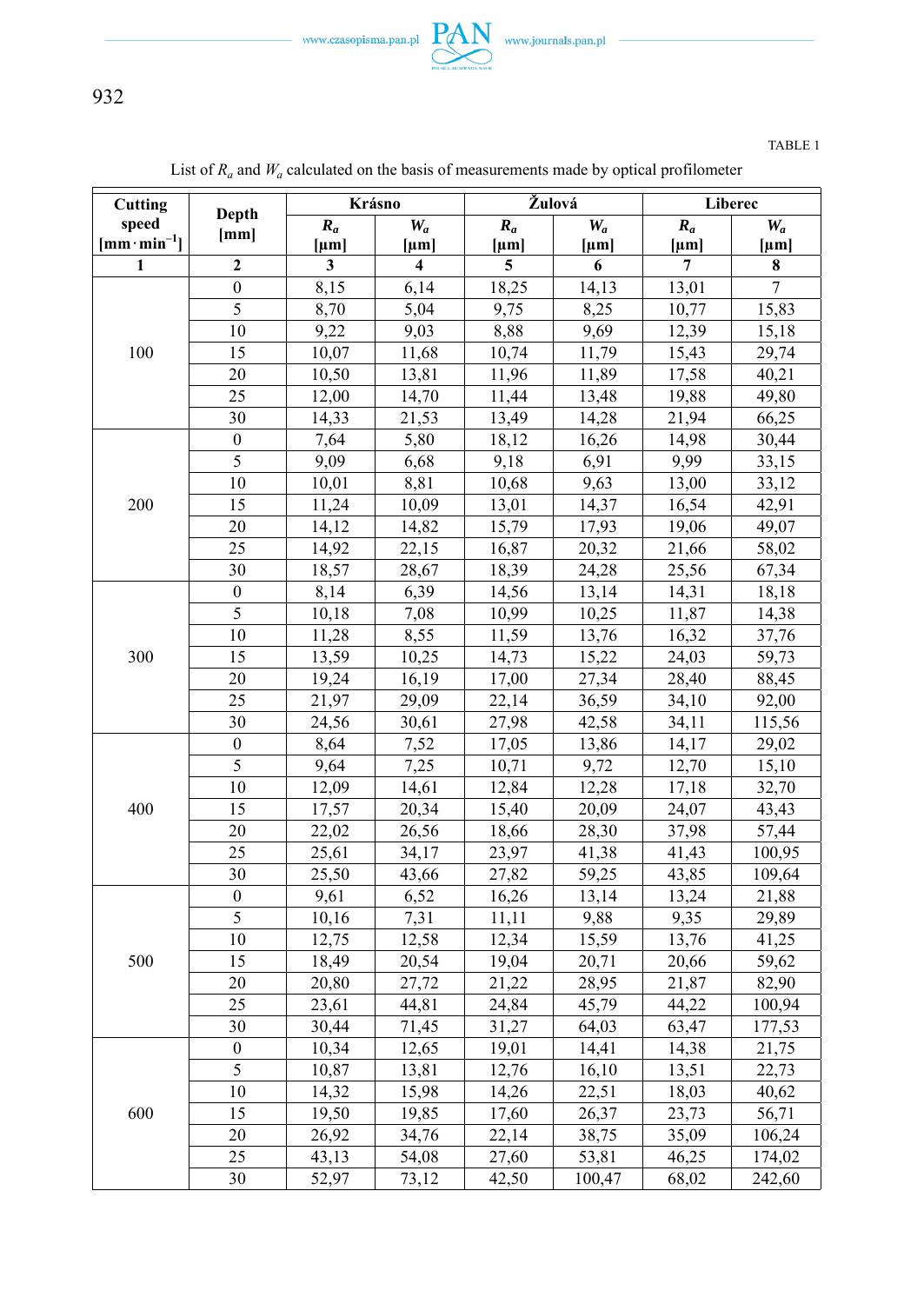|     |    | 3     | 4      |       | 6      |       |        |
|-----|----|-------|--------|-------|--------|-------|--------|
| 700 | 0  | 10,64 | 15,01  | 15,29 | 24,71  | 17.99 | 24,77  |
|     |    | 11.89 | 13,75  | 11.98 | 23.48  | 12.09 | 33,80  |
|     | 10 | 15,19 | 23,60  | 18,52 | 28,76  | 19,37 | 44,29  |
|     | 15 | 21,74 | 30,35  | 26,02 | 43,50  | 28,19 | 56,54  |
|     | 20 | 25,12 | 39,23  | 29,99 | 58,05  | 37,31 | 152,17 |
|     | 25 | 42.43 | 85,92  | 48.25 | 77,84  | 50,69 | 180,76 |
|     | 30 | 62,05 | 176,51 | 57,17 | 117,11 | 75,97 | 269,29 |

The analysis of the curves and Table 1 shows that both the roughness parameter  $(R_a)$  and the waviness parameter  $(W_a)$  increase as the distance from the sample edge grows. This happens in the majority of cases, and proves that the surface which is further from the edge is of a much worse quality (in relation to the surface right next to the edge, i.e. right next to the inlet of the water jet). It should also be noticed that the observed increase in roughness and waviness is slight for low speed values, but for the highest analyzed speed value both parameters rise the most: 583% (*Ra*) and 1176% (*Wa*).

TABLE 2



Changes of the  $R_a$  and  $W_a$  for 3 studied rocks and for 3 water jet cutting speed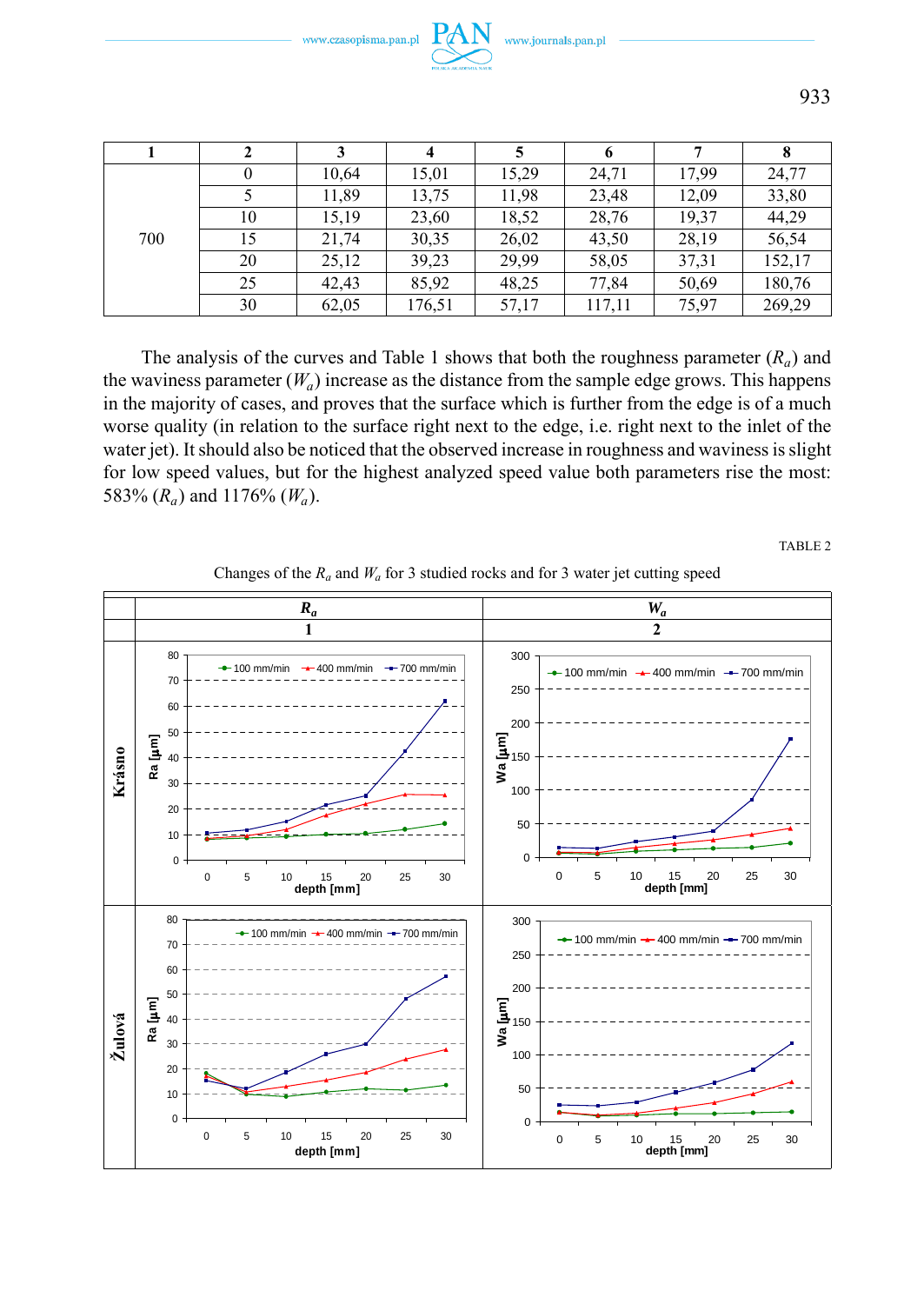

The results also show that the investigated rocks react differently. The relatively lowest quality of the cut surface concerns the Liberec granite. It is a coarse-grained rock (contrary to the medium-grained and fine-grained granites). This indicates that large rock grains yield much worse surface parameters, which is probably due to the fact that, far from the sample edge and with higher cutting speed values, these grains are "ripped away" by a water jet rather than cut.

This is well illustrated by the diagrams from Figures 5 and 6, which show that, for a small distance from the sample edge, parameter  $R_a$  is stable for each of the investigated rocks, regardless of the cutting speed. For the largest investigated distance from the sample edge (i.e. 30 mm), the quality of the surface worsens considerably together with an increase in the cutting speed. It should also be observed that for the lowest cutting speed (100 mm $\cdot$ min<sup>-1</sup>) the quality of the surface 30 mm away from the sample edge does not differ from the quality of the surface right next to the edge.





Figure 7 presents the relation between the mean value of parameter  $R_a$  (calculated for the whole surface as a mean of  $R_a$  determined at seven various depths) and the traverse speed. Figure 8 presents the standard deviation of the *Ra* parameter (understood as the standard deviation of 7 *Ra* parameters determined at seven various depths) for each of the analyzed speed values.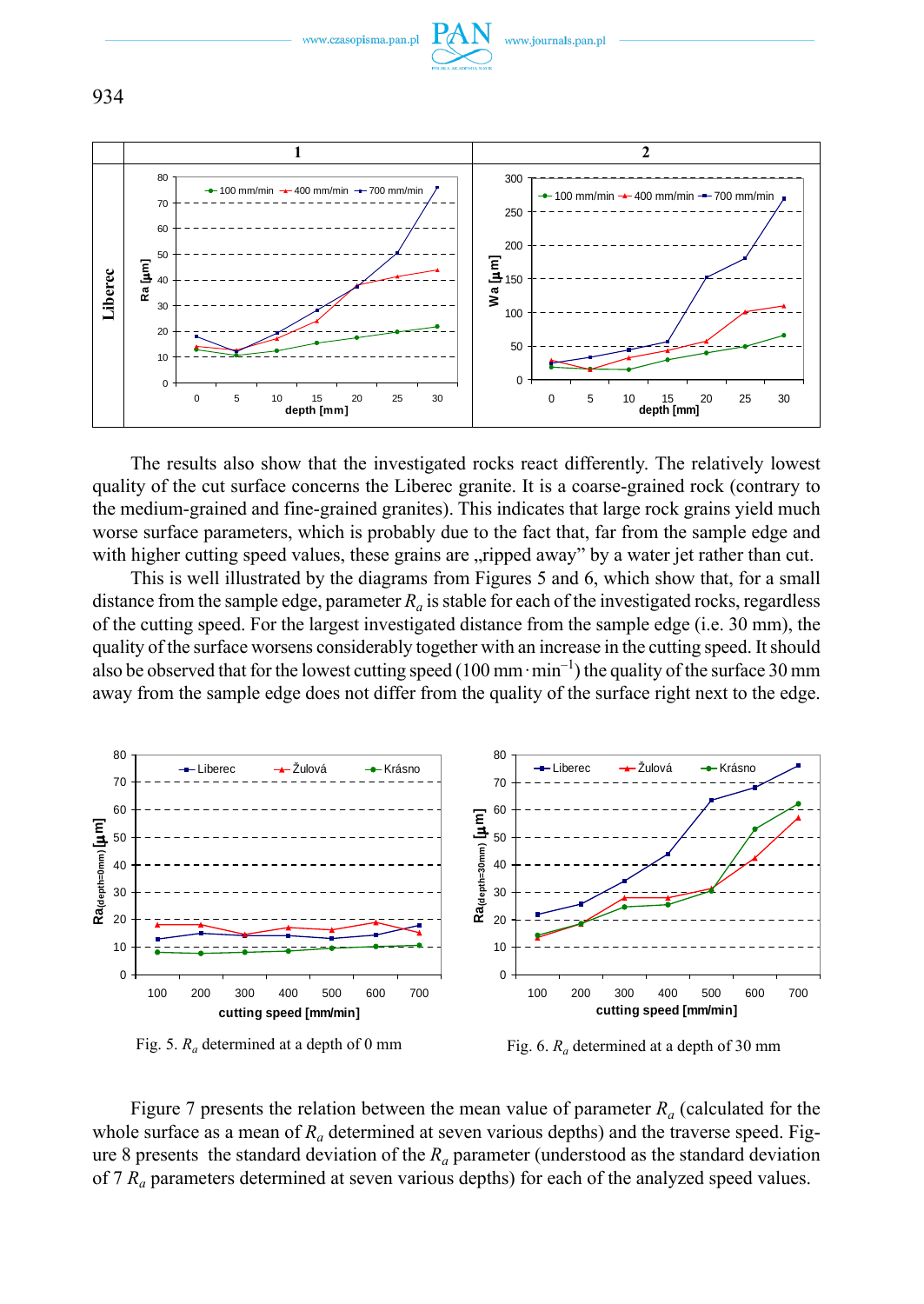

Fig. 7. Average *Ra* determined for whole areas

Fig. 8. The standard deviation of the mean *Ra* for the whole areas

In particular, the second diagram shows the surface quality dispersion across the sample, which is the result of a constant increase in the speed of cutting with a water jet. For the speed value 100 mm·min<sup>-1</sup>, the whole analyzed surface reveals generally the same quality (regardless of the rock). As the cutting speed increases, the surface quality depends more and more on its position in relation to the inlet of the water jet. Such diversification depends on the processed rock, and is the poorest for coarse-grained granite (the Liberec granite).

The discussed conclusions were based on the analysis of normative parameters  $R_a$  and  $W_a$ . Similar conclusions can be reached when analyzing some other parameters specified by the ISO 4287 (e.g.  $R<sub>a</sub>$  and  $W<sub>a</sub>$ ). However, it should be taken into account that these parameters are among the most elementary ones. They do provide an insight into the surface quality, but it is far from comprehensive. Thus, the researchers often use other parameters to investigate and describe the surface quality. One such parameter could be a madogram, which was discussed below.

### **6.2. Variogram and madogram**

The idea of a semivariogram *γ*(*h*,*a*) was introduced in 1955 by Matheron. For the sake of practical applications, a variogram is calculated on the basis of the following formula:

$$
2\gamma(h,\alpha) = \frac{1}{N} \sum_{i=1}^{N} (Z(x_i) - Z(x_i + h))^2
$$
 (2)

where *h* is the distance – in direction a – between two points:  $Z(x)$  and  $Z(x + h)$  and *N* is a number of points. There are three characteristic parameters describing a semivariogram: nugget, sill, and range. When a semivariogram is a function that increases from a value different than 0, this value is called the nugget effect. The sill is the limit reached by a semivariogram, for which no further increase of the function is observed. The range is the distance between 0 and the value where the semivariogram reaches the sill. For the sake of the research discussed in this paper, a specific type of a variogram, called madogram, was adopted. A madogram is a function defined in a similar way – except that the square of the difference  $(Z(x_i) - Z(x_i + h))$  is replaced with the module: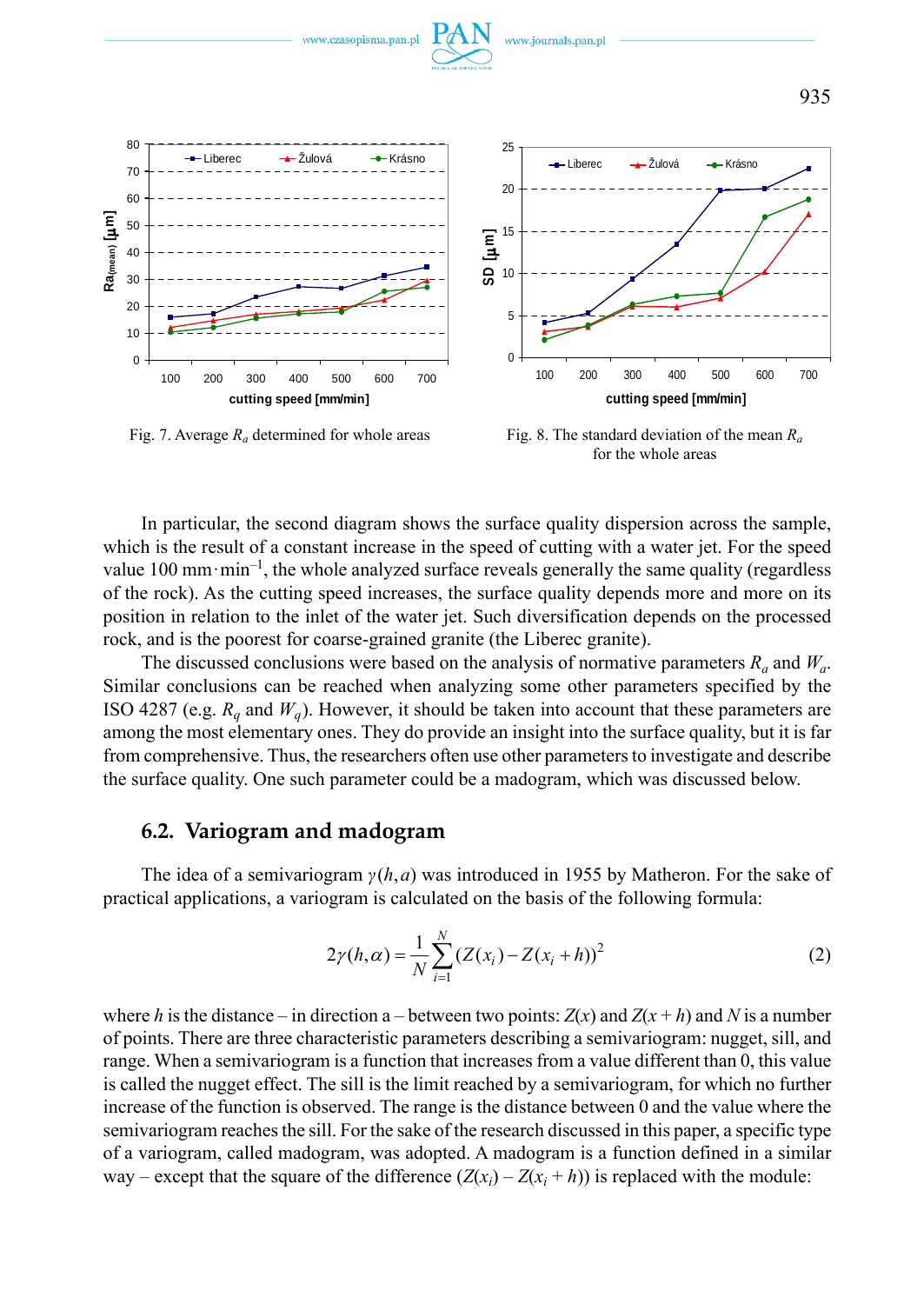$$
2\gamma_1(h,\alpha) = \frac{1}{N} \sum_{i=1}^{N} |Z(x_i) - Z(x_i + h)|
$$
\n(3)

Madograms are less sensitive to extreme values than variograms. They can be useful in the process of concluding about the anisotropy of data sets revealing outliers which are hard to interpret by means of variograms. The usefulness of madograms in analyzing data obtained from profilometers has been discussed, among others, in the papers by Młynarczuk (2004) and Młynarczuk & Wierzbicki (2009).

Table 3 presents madograms for the profiles of original surfaces, obtained at two extreme cutting speed values. When analyzing the results, it is worth noticing that the madogram for the

TABLE 3



Madograms determined for surface profiles, obtained using two extreme cutting speeds

936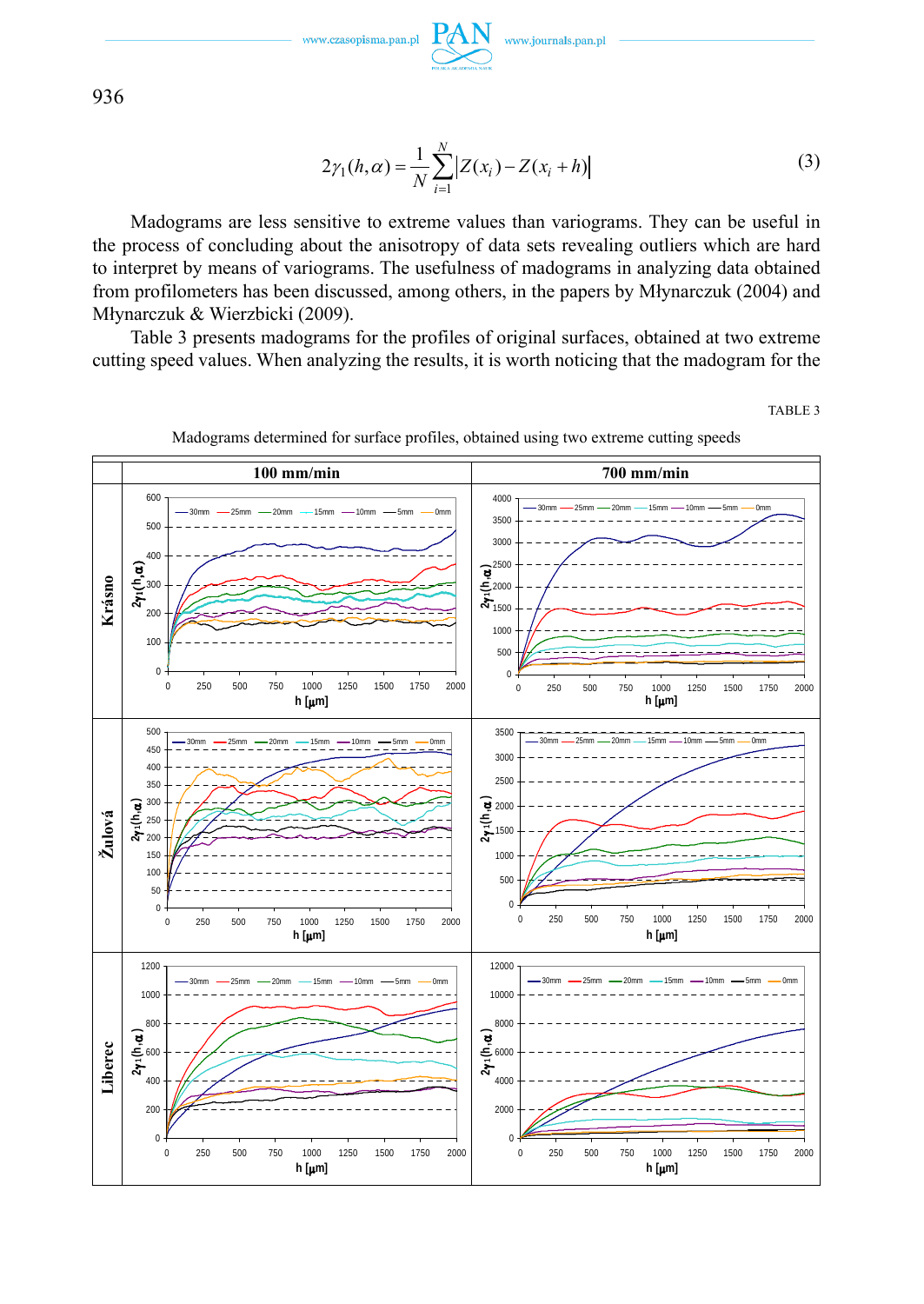

profile which is 30 mm away from the sample edge displays different qualitative behavior from madograms determined for other profiles. This concerns diagrams for the coarse-grained granite from Liberec and the Žulové granite, cut at the speed of 700 mm $\cdot$ min<sup>-1</sup>. This testifies to the qualitative change of the surface shape in this location (which may be caused by , ripping the grains away" rather than cutting them).This observation was borne out by the inspection of samples subjected to the process of cutting with a water jet. It needs to be stated that such conclusions, drawn on the basis of the analysis of the diagrams from Table 3, prove that using a madogram is more useful than relying upon the parameters defined by ISO norms.

On analyzing Table 3, one can observe that – in the majority of cases – the sills of madograms increase as the distance from the sample edge grows. This testifies to the worsening of the surface quality, and confirms the observations made in the previous chapter. The observed changes are relatively minor for samples cut at the speed of 100 mm/min, but in the case of the samples cut at the speed of 700 mm·min<sup>-1</sup> the quality of the surface deteriorates considerably. Also, the impact of the processed granite on the increase in the sill value is visible. It is definitely the highest for the coarse-grained granite (consider various ranges of axis Y for the results presented in Table 4). All these relationships were presented in Figure 9, where the changes in madogram sills for particular rocks cut with three various speeds of the head movement were marked.



Fig. 9. The dependence between madogram sill and the distance from the edge of the sample calculated for different cutting speeds. (a) Krásno granite, (b) Žulová granite, (c) Liberec granite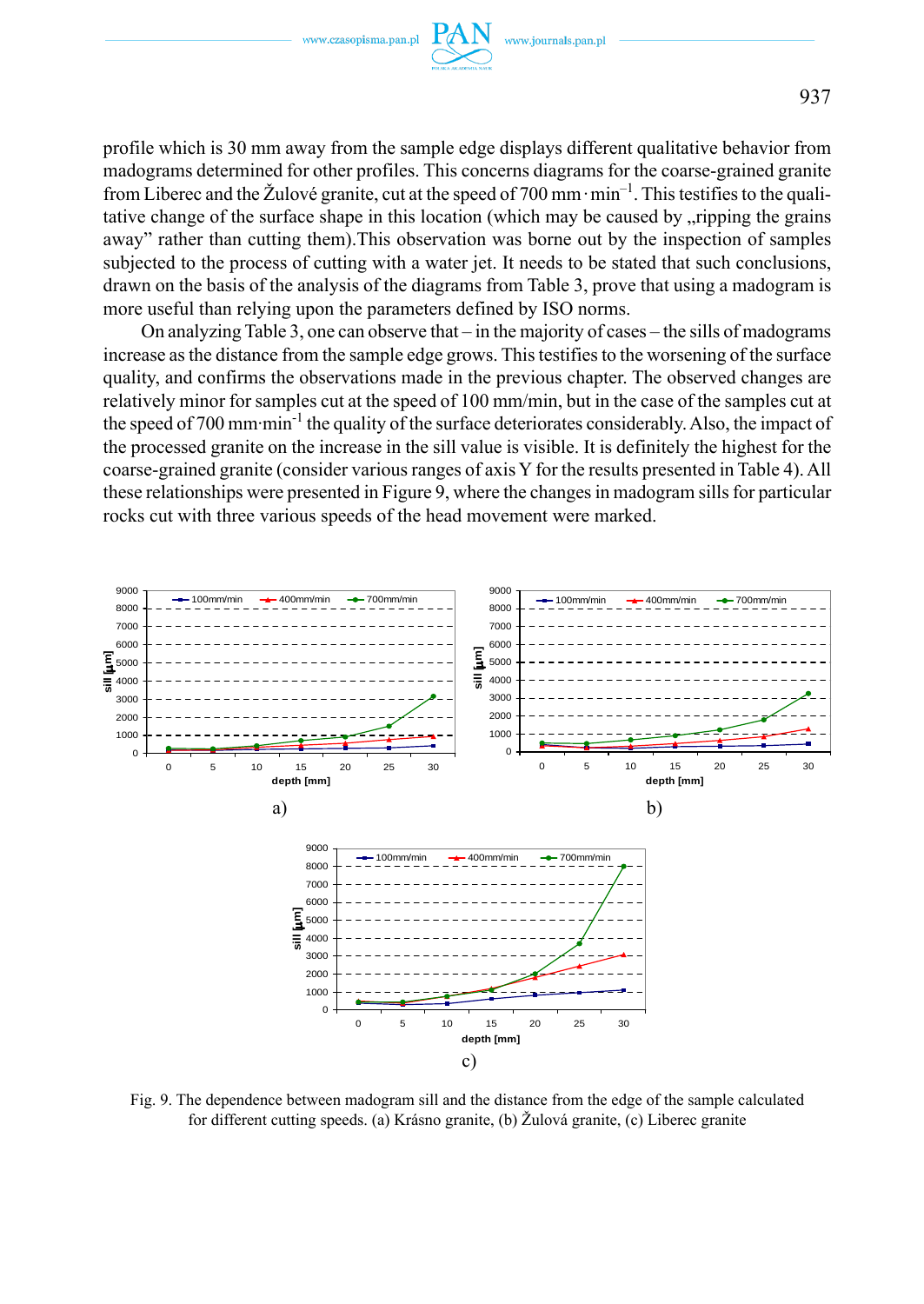www.journals.pan.pl



# **7. Repeatability of measurements**

Measurements were carried out in order to verify the repeatability of the quality of the obtained rock surfaces. To this end, from a block of medium-coarsed granite, 5 samples were cut, each time with the same head traverse speed  $(300 \text{ mm} \cdot \text{min}^{-1})$ . Each of the samples was scanned with an optical profilometer, according to the procedure adopted during the essential measurements. For the obtained results, the analysis of madograms was performed. The sill values were presented in Table 4. The variability coefficient (CV – defined as the ratio of the standard deviation to the average value, multiplied by 100%) calculated on their basis testifies to small variability of the obtained data. Therefore, it can be concluded that the differences in the quality of the surface are the result of the material's response to specific parameters of the rock processing.

TABLE 4

| Depth           |           | CV        |           |           |           |       |
|-----------------|-----------|-----------|-----------|-----------|-----------|-------|
|                 | Surface 1 | Surface 2 | Surface 3 | Surface 4 | Surface 5 |       |
| $0 \text{ mm}$  | 240       | 210       | 200       | 230       | 255       | 9,8%  |
| $5 \text{ mm}$  | 250       | 230       | 260       | 270       | 220       | 8,4%  |
| $10 \text{ mm}$ | 300       | 340       | 400       | 320       | 350       | 11,0% |
| $15 \text{ mm}$ | 470       | 450       | 550       | 450       | 580       | 12,2% |
| $20 \text{ mm}$ | 600       | 650       | 680       | 620       | 700       | 6.3%  |
| $25 \text{ mm}$ | 800       | 900       | 700       | 710       | 920       | 12,8% |
| $30 \text{ mm}$ | 1120      | 1090      | 1000      | 1050      | 1100      | 4,4%  |

Results of repeatability analysis. Madogram sills obtained for 7 depths and for 5 surfaces cut with the same parameters

## **8. Conclusion**

The aim of the research was to describe  $-\text{ in a quantitative manner} - \text{changes in the quality}$ of a rock surface cut with an abrasive water jet, in relation to the traverse speed of the head, as well as the distance between the surface fragment being cut and the inlet of the water jet. It was demonstrated that the impact of the latter on the surface quality can be minimized by lowering the traverse speed of the head. The results obtained in the course of measurements also show that the size of rock grains influences the surface quality. This is particularly visible for the least advantageous parameters of a water jet cutting process – namely, for high speed values and the surface fragments that are located considerably far (or the furthest) from the sample edge. For the optimal paramaters, the influence of the grain size on the surface quality is minor, and sometimes even negligible.

In addition, the Authors demonstrated the usefulness of madogram in the analysis of the quality of the processed surface. With this tool, it is possible not only to confirm the results obtained on the basis of the ISO parameters, but also procure a more detailed description of the shape of the processed surface.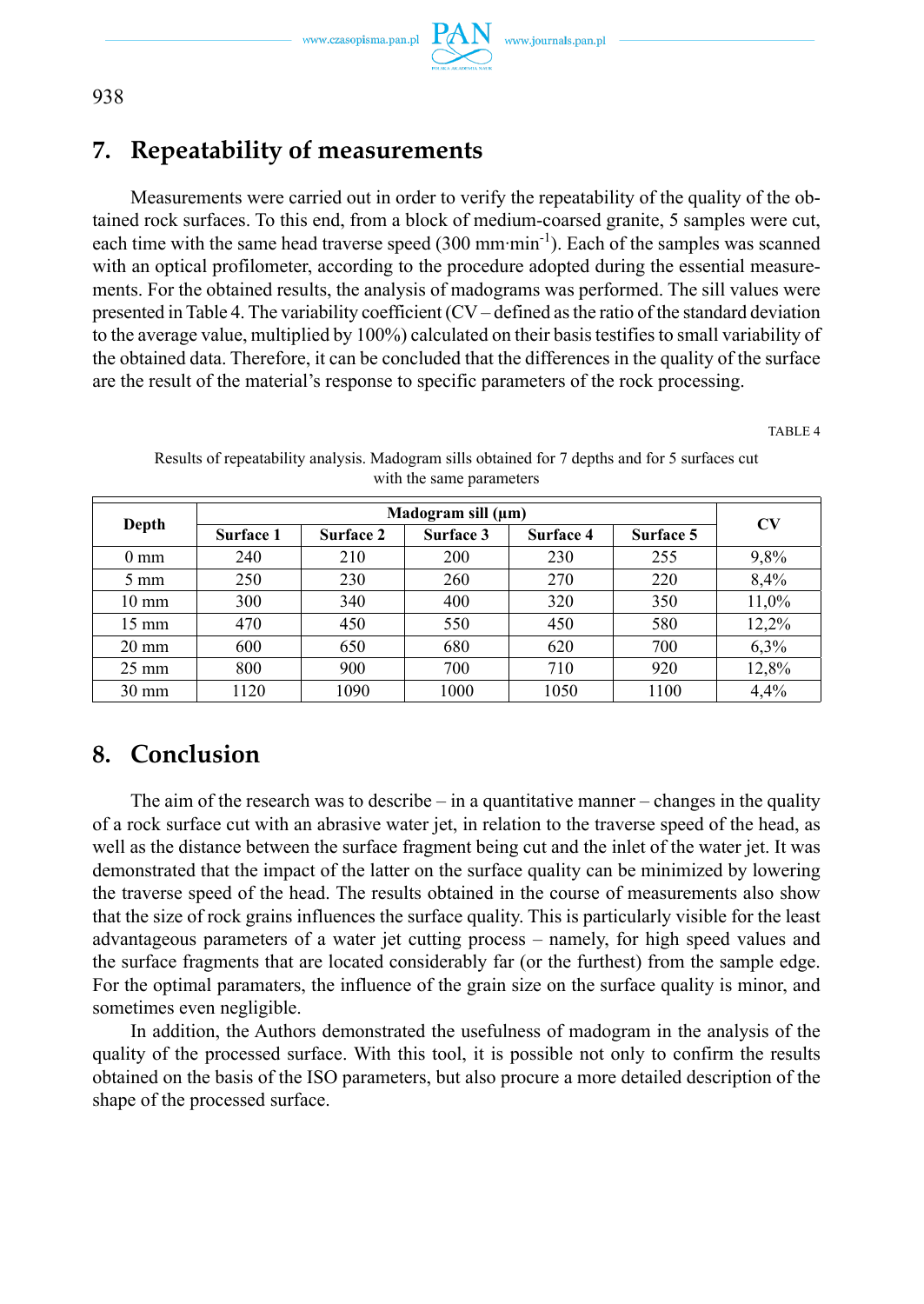### **Acknowledgements**

This research was supported by the statutory work of the Strata Mechanics Research Institute and the common Polish-Czech project "Study on structural and physical properties of coal and rock" executed within the framework of the PAN-AVCR agreement. The present paper was also written in connection with the project "Institute of clean technologies for mining and utilisation of raw materials for energy use", reg. no. CZ.1.05/2.1.00/03.0082, which is supported by the Research and Development for Innovations Operational Programme financed through the Structural Funds of the European Union and by the State Budget of the Czech Republic. It is supported by the Grant Agency of the Czech Republic, by the project No. P104/12/1988, as well as the project RVO: 68145535. The Authors are very thankful for the support.

### **References**

- Agus M., Bortolussi A., Ciccu R., Kim W.M., Vargiu A., 1995. *Abrasive performance in rock cutting with AWJ and ASJ*. 8th American Water Jet Conference, August 26-29; Houston, Texas.
- Carrino L., Polini W., Turchetta S., Monno M., 2001. *AWJ to machine free form profiles in natural stone*. [In:] M. Hashish (ed.), Proceedings of the 2001 WJTA American Waterjet Conference: 305-323. St. Louis: WJTA.
- Carrino L., Polini W., Turchetta S., Monno M., 2002. *Surface processing of natural stones through A.W.J*. [In:] Lake (ed.), Proceedings of the 16th International Conference on Water Jetting: 437-450. BHR Group, Cranfield.
- Carrino L., Polini W., Turchetta S., Monno M., 2000. *Study of cutting quality and efficiency in stone*. [In:] R. Ciccu (ed.), Proceedings of the 15th International Conference on Jetting Technology: 133-146. BHR Group, Cranfield.
- Chen Q., Yang S., Li Z., 1999. *Surface roughness evaluation by using wavelets analysis*. Precision Engineering 23, p. 209-212.
- Dudek A., Fediuk F., Palivcová M., 1962. *Petrographic tables*. N ČSAV, Praha, (in Czech).
- Foldyna J., Martinec P., Sitek L., 2004. *Water jets in dimension stone cutting and surface treatment*. Dimension Stone 2004. New Perspectives for a Traditional Building Material (Proceedings of the International Conference on Dimension Stone 2004), 14-17 June 2004, Prague, Czech Republic. Přikryl (ed.), A. A. Balkema Publishers, Taylor & Francis Group, London, p. 303-308.
- Gurau L., Mansfield-Williams H., Irle M., 2006. *Filtering the roughness of a sanded wood surface*. Holz als Roh- und Werkstoff, Vol. 64, p. 363-371.
- Hashish M., 1995. *Abrasive Jets*. [In:] Labus, T.J. (ed), Fluid Jet Technology: Fundamentals and Applications, St. Louis, WJTA, p. 4.1-4.52.
- Hejtman B., 1977. *Petrography*. SNTL Praha, (in Czech).
- Hocheng H., Hsieh M.L., 2004. *Signal analysis of surface roughness in diamond turning of lens molds*. International Journal of Machine Tools & Manufacture, 44, p. 1607-1618.
- Hood M., 1993. *The Use of Water Jets for Rock Excavation*. [In:] Comprehensive Rock Engineering, Vol. 4 Excavation, Support and Monitoring, Hudson J.A. (ed.), 1993 Elsevier Ltd., p. 229-260.
- Hood M., Nordlund R., Thimons E., 1990. *A Study of Rock Erosion using High-Pressure Water Jets*. Int. J. Rock Mech. Min. Sci. & Geomech. Abstr., Vol. 27, No 2.
- ISO 11562:1996 Geometrical Product Specifications (GPS) Surface texture: Profile method Metrological characteristics of phase correct filters.
- ISO 4287-1997 Geometrical Product Specification (GPS) Surface Texture: Profile method Terms definitions and surface texture parameters.
- Kim T.J., Labus T.J., 1995. *Influence of basic jet parameters and physics of abrasive water jet cutting*. [In:] Labus, T.J. (ed), Fluid Jet Technology: Fundamentals and Applications, St. Louis, WJTA, p. 3.1-3.45.
- Konečný P., Sitek L., 1998. *Two technologies of rock samples cutting: their effect on samples strength properties*. [In:] Rossmanith (ed.), Mechanics of Jointed and Faulted Rock MJFR-3, Proc. 3rd intern. conf., Vienna, 6-9 April, Rotterdam, Balkema.